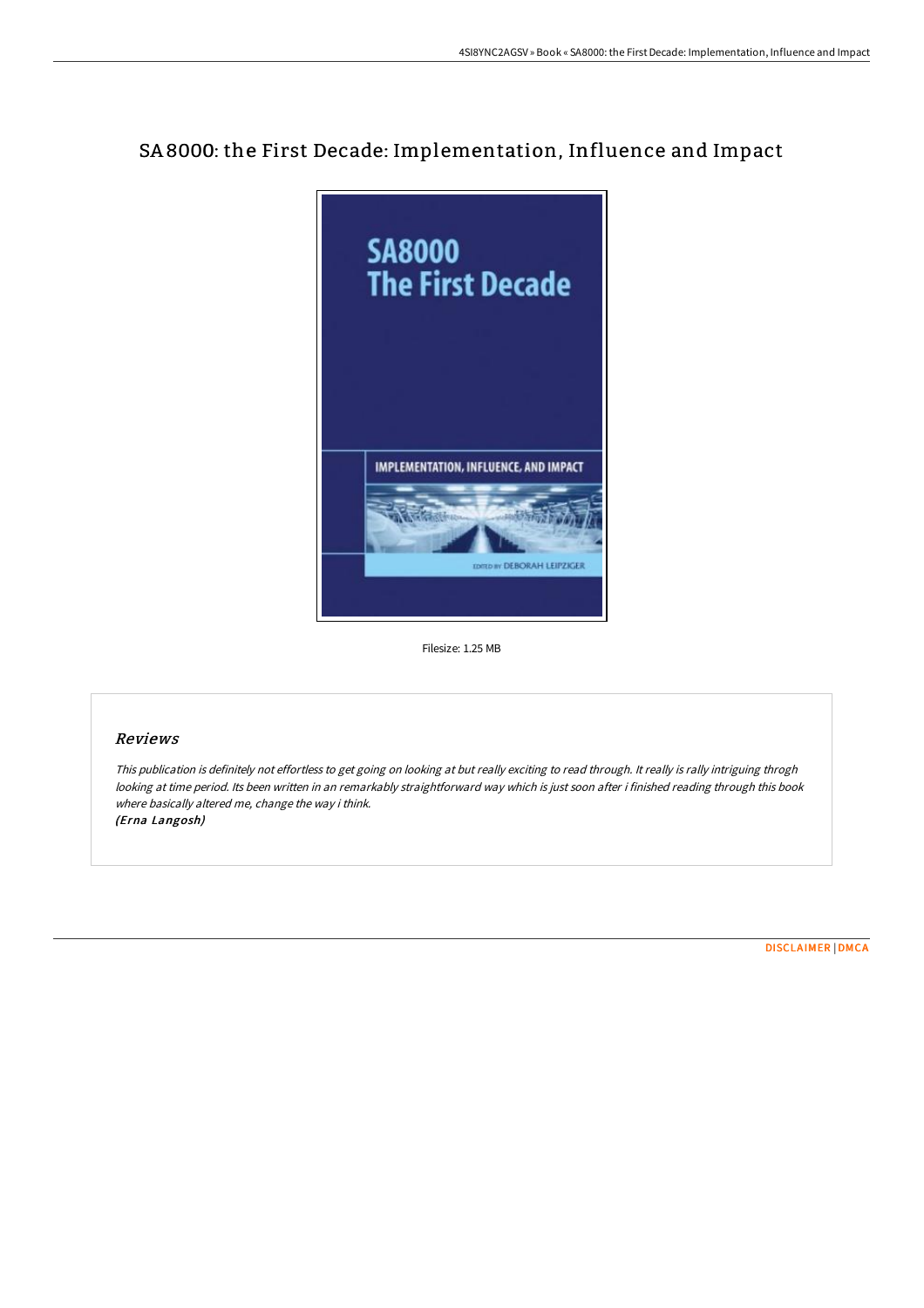#### SA8000: THE FIRST DECADE: IMPLEMENTATION, INFLUENCE AND IMPACT



To get SA8000: the First Decade: Implementation, Influence and Impact eBook, please access the button listed below and download the document or have access to additional information that are related to SA8000: THE FIRST DECADE: IMPLEMENTATION, INFLUENCE AND IMPACT ebook.

Greenleaf Publishing. Hardback. Book Condition: new. BRAND NEW, SA8000: the First Decade: Implementation, Influence and Impact, Deborah Leipziger, This is the first book in the field of corporate social responsibility to examine the progress of a standard over a ten-year period Published in late 1997 and revised in 2001, the Social Accountability 8000 (SA8000) standard and verification system is a comprehensive tool aiming to assure humane workplaces throughout the supply chain. The SA8000 system includes: factory-level management system requirements for ongoing compliance and continual improvement; independent, expert verification of compliance by certification bodies; the involvement of all key stakeholders in the SA8000 system; and harnessing consumer and investor concern by helping to identify and support companies that are committed to assuring human rights in the workplace. As of 31 December 2007, nearly 700,000 workers were employed in 1,500 facilities certified to SA8000, in 65 countries and 67 industrial sectors. Ten years on, what has the impact of SA8000 been and how do its architects and users see it developing into the future? In this book, businesses, NGOs, academics and trade union leaders provide much-needed perspective on the lessons learned from SA8000 and set an agenda for the next decade. The book also provides context on the leading initiatives within the field of CSR (such as ISO 26000 and the Business for Social Compliance Initiative) and how they relate to SA8000. The book features case studies on the experiences of a wide range of companies, including Gucci, The GAP, Chiquita, TNT, Tata and Otto Versand, and on many of the most innovative programmes in the field of CSR, such as the Made-By label. Analysts from emerging economies provide valuable insights into how SA8000 has become a key tool in Brazil and India. The book addresses many of the key themes for...

 $\mathbf{R}$ Read SA8000: the First Decade: [Implementation,](http://albedo.media/sa8000-the-first-decade-implementation-influence.html) Influence and Impact Online  $\blacksquare$ Download PDF SA8000: the First Decade: [Implementation,](http://albedo.media/sa8000-the-first-decade-implementation-influence.html) Influence and Impact